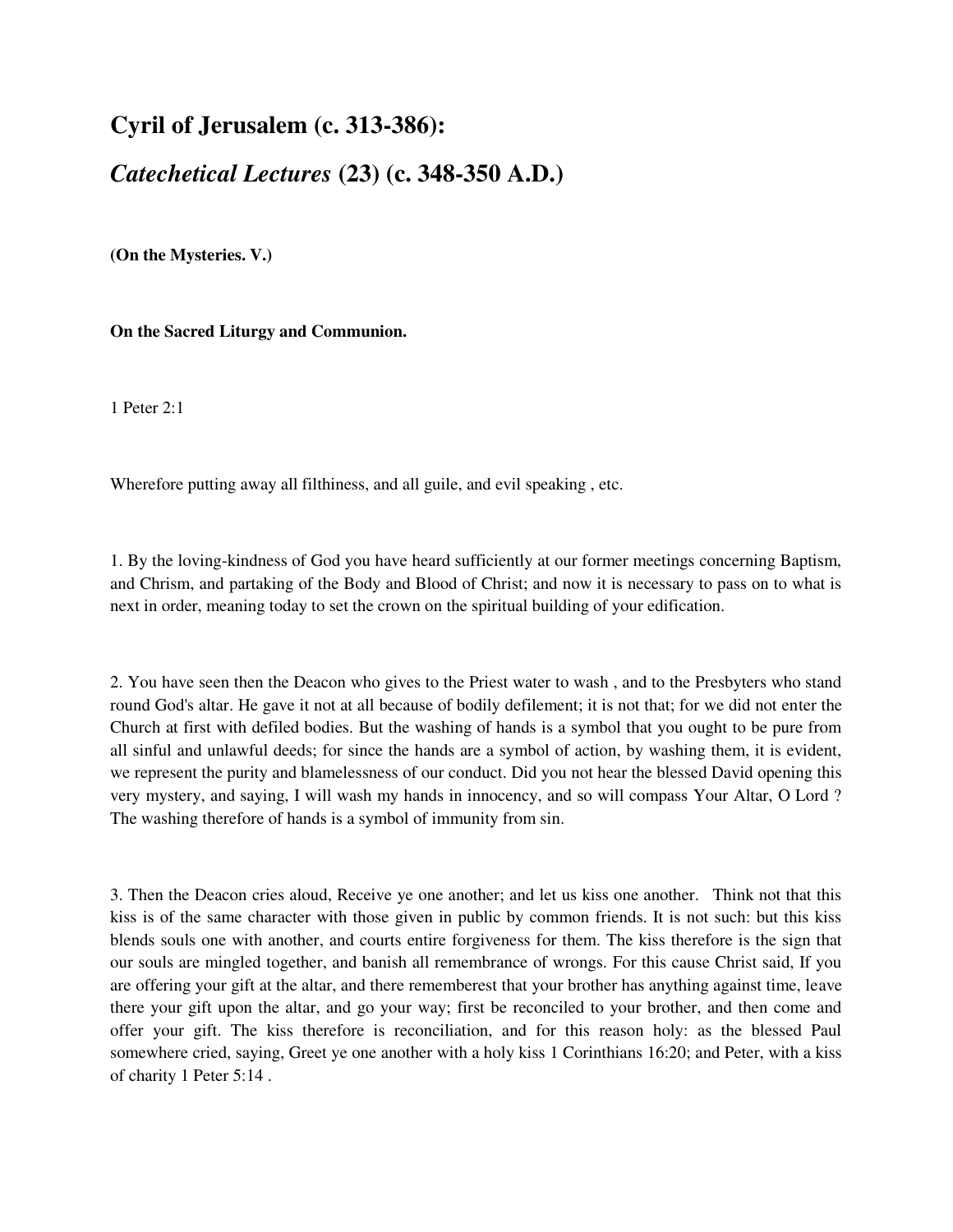4. After this the Priest cries aloud, Lift up your hearts. For truly ought we in that most awful hour to have our heart on high with God, and not below, thinking of earth and earthly things. In effect therefore the Priest bids all in that hour to dismiss all cares of this life, or household anxieties, and to have their heart in heaven with the merciful God. Then ye answer, We lift them up unto the Lord: assenting to it, by your avowal. But let no one come here, who could say with his mouth, We lift up our hearts unto the Lord, but in his thoughts have his mind concerned with the cares of this life. At all times, rather, God should be in our memory but if this is impossible by reason of human infirmity, in that hour above all this should be our earnest endeavour.

5. Then the Priest says, Let us give thanks unto the Lord. For verily we are bound to give thanks, that He called us, unworthy as we were, to so great grace; that He reconciled us when we were His foes; that He vouchsafed to us the Spirit of adoption. Then ye say, It is meet and right: for in giving thanks we do a meet thing and a right; but He did not right, but more than right, in doing us good, and counting us meet for such great benefits.

6. After this, we make mention of heaven, and earth, and sea ; of sun and moon; of stars and all the creation, rational and irrational, visible and invisible; of Angels, Archangels, Virtues, Dominions, Principalities, Powers, Thrones; of the Cherubim with many faces: in effect repeating that call of David's Magnify the Lord with me. We make mention also of the Seraphim, whom Esaias in the Holy Spirit saw standing around the throne of God, and with two of their wings veiling their face, and with two their feet, while with two they did fly, crying Holy, Holy, Holy, is the Lord of Sabaoth. Isaiah 6:2-3 For the reason of our reciting this confession of God , delivered down to us from the Seraphim, is this, that so we may be partakers with the hosts of the world above in their Hymn of praise.

7. Then having sanctified ourselves by these spiritual Hymns, we beseech the merciful God to send forth His Holy Spirit upon the gifts lying before Him; that He may make the Bread the Body of Christ, and the Wine the Blood of Christ ; for whatsoever the Holy Ghost has touched, is surely sanctified and changed.

8. Then, after the spiritual sacrifice, the bloodless service, is completed, over that sacrifice of propitiation we entreat God for the common peace of the Churches, for the welfare of the world ; for kings; for soldiers and allies; for the sick; for the afflicted; and, in a word, for all who stand in need of succour we all pray and offer this sacrifice.

9. Then we commemorate also those who have fallen asleep before us, first Patriarchs, Prophets, Apostles, Martyrs, that at their prayers and intercessions God would receive our petition. Then on behalf also of the Holy Fathers and Bishops who have fallen asleep before us, and in a word of all who in past years have fallen asleep among us, believing that it will be a very great benefit to the souls , for whom the supplication is put up, while that holy and most awful sacrifice is set forth.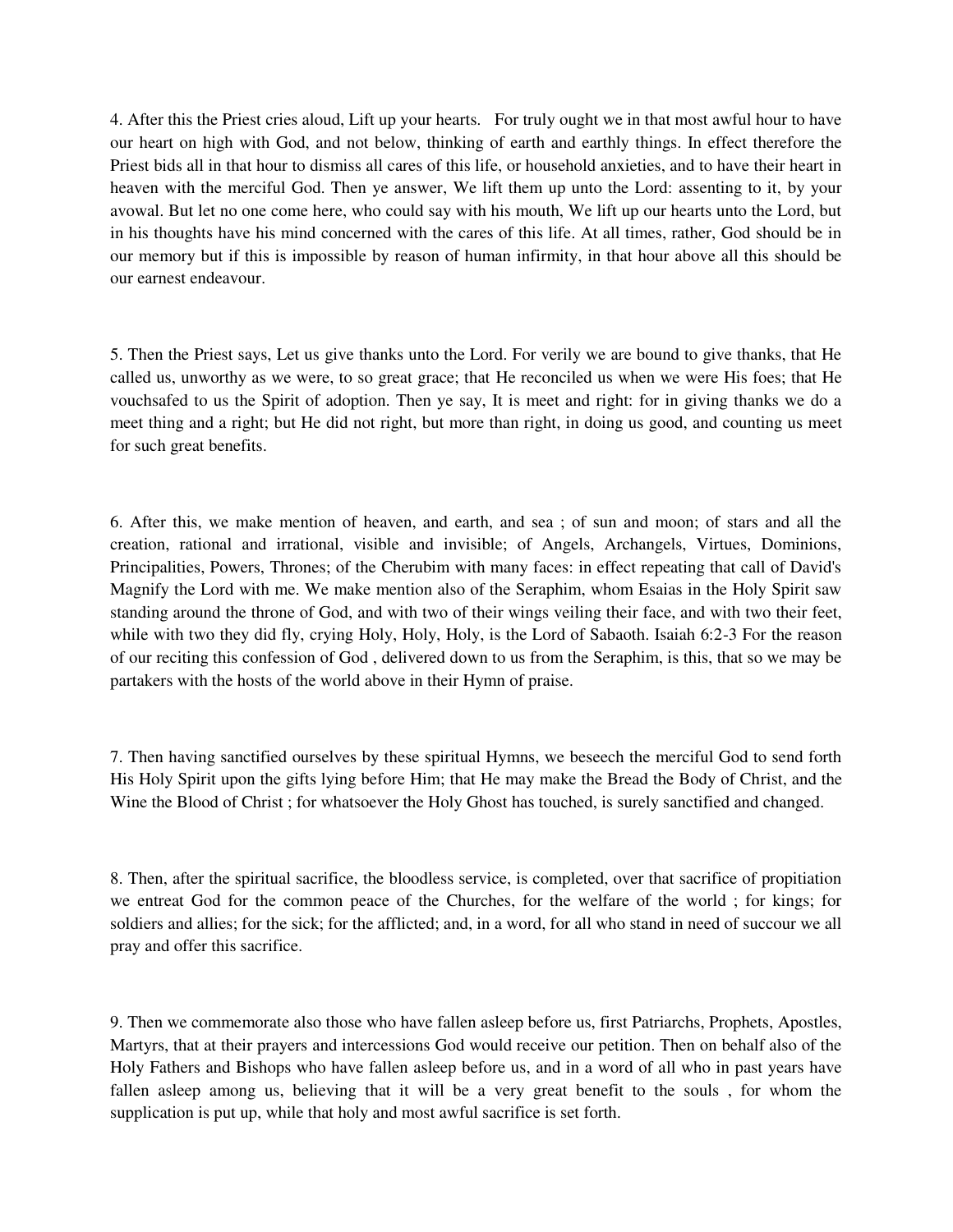10. And I wish to persuade you by an illustration. For I know that many say, what is a soul profited, which departs from this world either with sins, or without sins, if it be commemorated in the prayer? For if a king were to banish certain who had given him offense, and then those who belong to them should weave a crown and offer it to him on behalf of those under punishment, would he not grant a remission of their penalties? In the same way we, when we offer to Him our supplications for those who have fallen asleep, though they be sinners, weave no crown, but offer up Christ sacrificed for our sins , propitiating our merciful God for them as well as for ourselves.

11. Then, after these things, we say that Prayer which the Saviour delivered to His own disciples, with a pure conscience entitling God our Father, and saying, Our Father, which art in heaven. O most surpassing loving-kindness of God! On them who revolted from Him and were in the very extreme of misery has He bestowed such a complete forgiveness of evil deeds, and so great participation of grace, as that they should even call Him Father. Our Father, which art in heaven; and they also are a heaven who bear the image of the heavenly 1 Corinthians 15:49, in whom is God, dwelling and walking in them 2 Corinthians 6:16 .

12. Hallowed be Your Name. The Name of God is in its nature holy, whether we say so or not; but since it is sometimes profaned among sinners, according to the words, Through you My Name is continually blasphemed among the Gentiles , we pray that in us God's Name may be hallowed; not that it comes to be holy from not being holy, but because it becomes holy in us, when we are made holy, and do things worthy of holiness.

13. Your kingdom come. A pure soul can say with boldness, Your kingdom come; for he who has heard Paul saying, Let not therefore sin reign in your mortal body Romans 6:12, and has cleansed himself in deed, and thought, and word, will say to God, Your kingdom come.

14. Your will be done as in heaven so on earth. God's divine and blessed Angels do the will of God, as David said in the Psalm, Bless the Lord, all you Angels of His, mighty in strength, that do His pleasure. So then in effect you mean this by your prayer, as in the Angels Your will is done, so likewise be it done on earth in me, O Lord.

15. Give us this day our substantial bread. This common bread is not substantial bread, but this Holy Bread is substantial, that is, appointed for the substance of the soul. For this Bread goes not into the belly and is cast out into the draught Matthew 15:17, but is distributed into your whole system for the benefit of body and soul. But by this day, he means, each day, as also Paul said, While it is called today Hebrews  $3:15$ .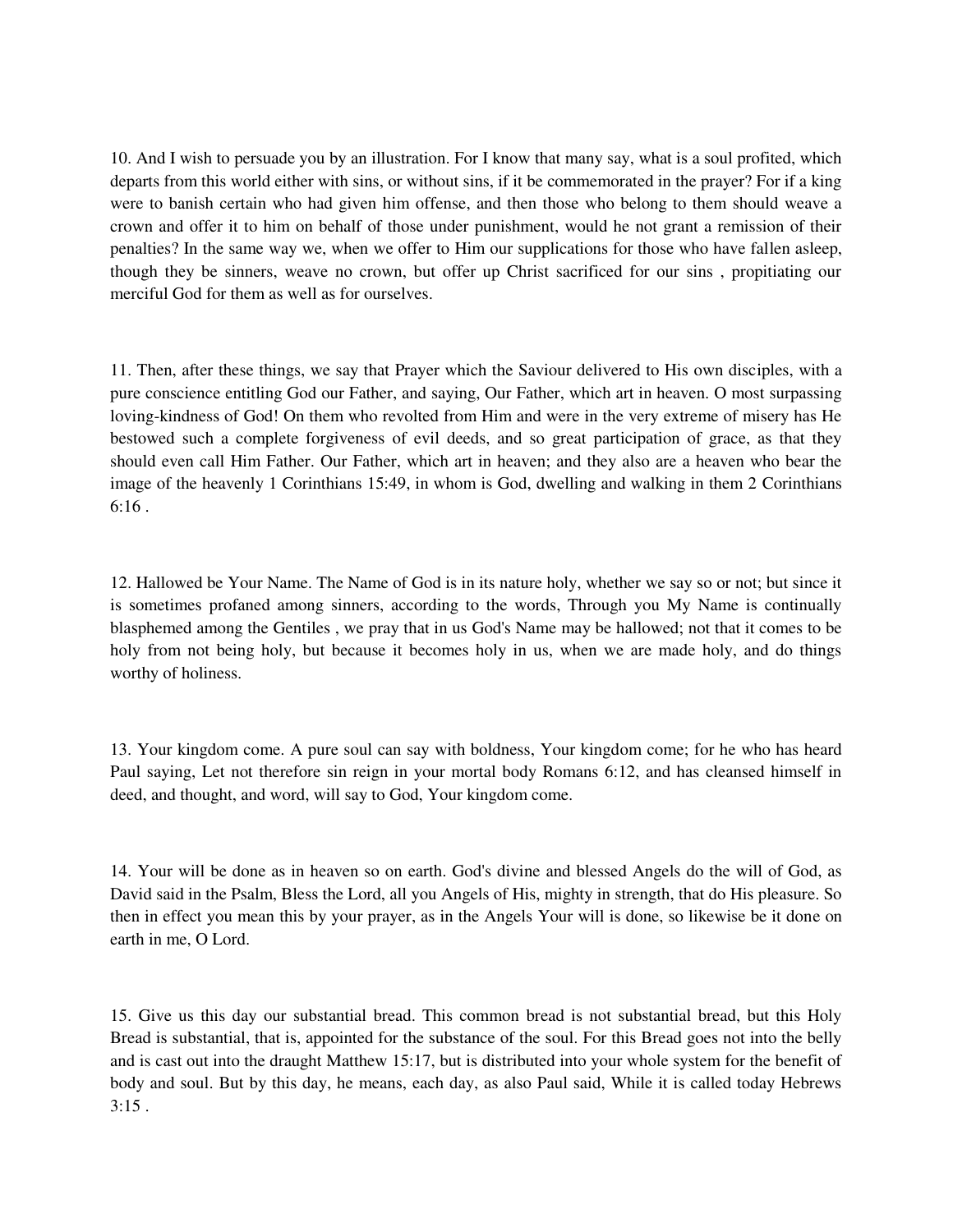16. And forgive us our debts as we also forgive our debtors. For we have many sins. For we offend both in word and in thought, and very many things we do worthy of condemnation; and if we say that we have no sin, we lie, as John says. And we make a covenant with God, entreating Him to forgive us our sins, as we also forgive our neighbours their debts. Considering then what we receive and in return for what, let us not put off nor delay to forgive one another. The offenses committed against us are slight and trivial, and easily settled; but those which we have committed against God are great, and need such mercy as His only is. Take heed therefore, lest for the slight and trivial sins against you, you shut out for yourself forgiveness from God for your very grievous sins.

17. And lead us not into temptation, O Lord. Is this then what the Lord teaches us to pray, that we may not be tempted at all? How then is it said elsewhere, a man untempted, is a man unproved ; and again, My brethren, count it all joy when you fall into various temptations James 1:2? But does perchance the entering into temptation mean the being overwhelmed by the temptation? For temptation is, as it were, like a winter torrent difficult to cross. Those therefore who are not overwhelmed in temptations, pass through, showing themselves excellent swimmers, and not being swept away by them at all; while those who are not such, enter into them and are overwhelmed. As for example, Judas having entered into the temptation of the love of money, swam not through it, but was overwhelmed and was strangled both in body and spirit. Peter entered into the temptation of the denial; but having entered, he was not overwhelmed by it, but manfully swam through it, and was delivered from the temptation. Listen again, in another place, to a company of unscathed saints, giving thanks for deliverance from temptation, You, O God hast proved us; You have tried us by fire like as silver is tried. You brought us into the net; You layed afflictions upon our loins. You have caused men to ride over our heads; we went through fire and water; and you brought us out into a place of rest. You see them speaking boldly in regard to their having passed through and not been pierced. But You brought us out into a place of rest; now their coming into a place of rest is their being delivered from temptation.

18. But deliver us from the evil. If Lead us not into temptation implied the not being tempted at all, He would not have said, But deliver us from the evil. Now evil is our adversary the devil, from whom we pray to be delivered. Then after completing the prayer you say Amen ; by this Amen, which means So be it, setting your seal to the petitions of the divinely-taught prayer.

19. After this the Priest says, Holy things to holy men. Holy are the gifts presented, having received the visitation of the Holy Ghost; holy are you also, having been deemed worthy of the Holy Ghost; the holy things therefore correspond to the holy persons. Then ye say, One is Holy, One is the Lord, Jesus Christ. For One is truly holy, by nature holy; we too are holy, but not by nature, only by participation, and discipline, and prayer.

20. After this ye hear the chanter inviting you with a sacred melody to the communion of the Holy